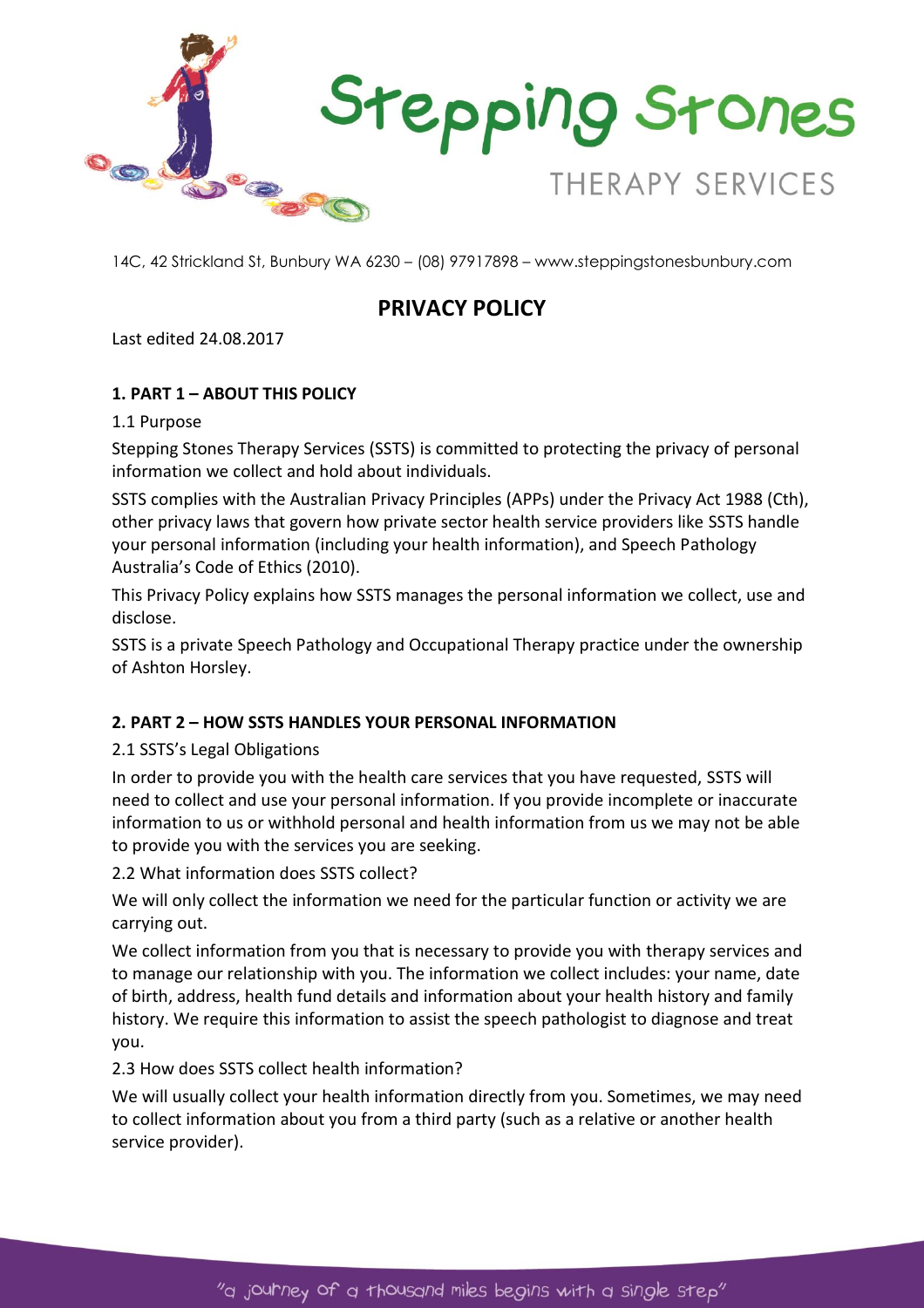

# 2.4 How does SSTS use your information?

SSTS uses your personal information for the purpose you have given the information to us. We will use your information to provide therapy services to you, to manage our relationship with you and to contact you in relation to matters concerning your care. We may also use your information for other purposes permitted under the Privacy Act 1988.

Who might we disclose your information to?

We may disclose your information to the following people:

(a) disclosure to other health professionals involved in your treatment

Your personal information will generally only be used by the therapist involved in your care, however on occasion your care may be provided by a number of health professionals (for example., speech pathologist, occupational therapist and/or psychologist) working or consulting together. We may disclose your information to these health professionals as part of the process of providing your care and to other health professionals involved in your care.

## (b) the referrer

SSTS will usually send a discharge summary to the referrer (i.e., your medical practitioner) following discharge from SSTS or at other times, as required for your care.

If you do not wish us to provide a copy of your discharge summary to the referrer you must let us know. Also, if the referrer's details have changed please let us know.

(c) Relatives, guardian, close friends or legal representative

We may provide information about your condition to your parent, child, other relatives, close personal friends, guardians, or to a responsible person for you, unless you tell us that you do not wish us to disclose your health information to any such person.

#### Other uses and disclosures

In order to provide the best possible environment in which to treat you, we may also use or disclose your personal and health information where necessary for:

- activities such as quality assurance processes, accreditation, audits, risk and claims management, patient satisfaction surveys and staff education and training;
- invoicing, billing and account management;
- to liaise with your health fund, Medicare or the Department of Veteran's Affairs and where required provide information to your health fund, Medicare or the Department of Veteran's Affairs to verify treatment provided to you;
- the purpose of sending you standard reminders, for example for appointments and follow-up care, by text message or email to the number or address which you have provided to us.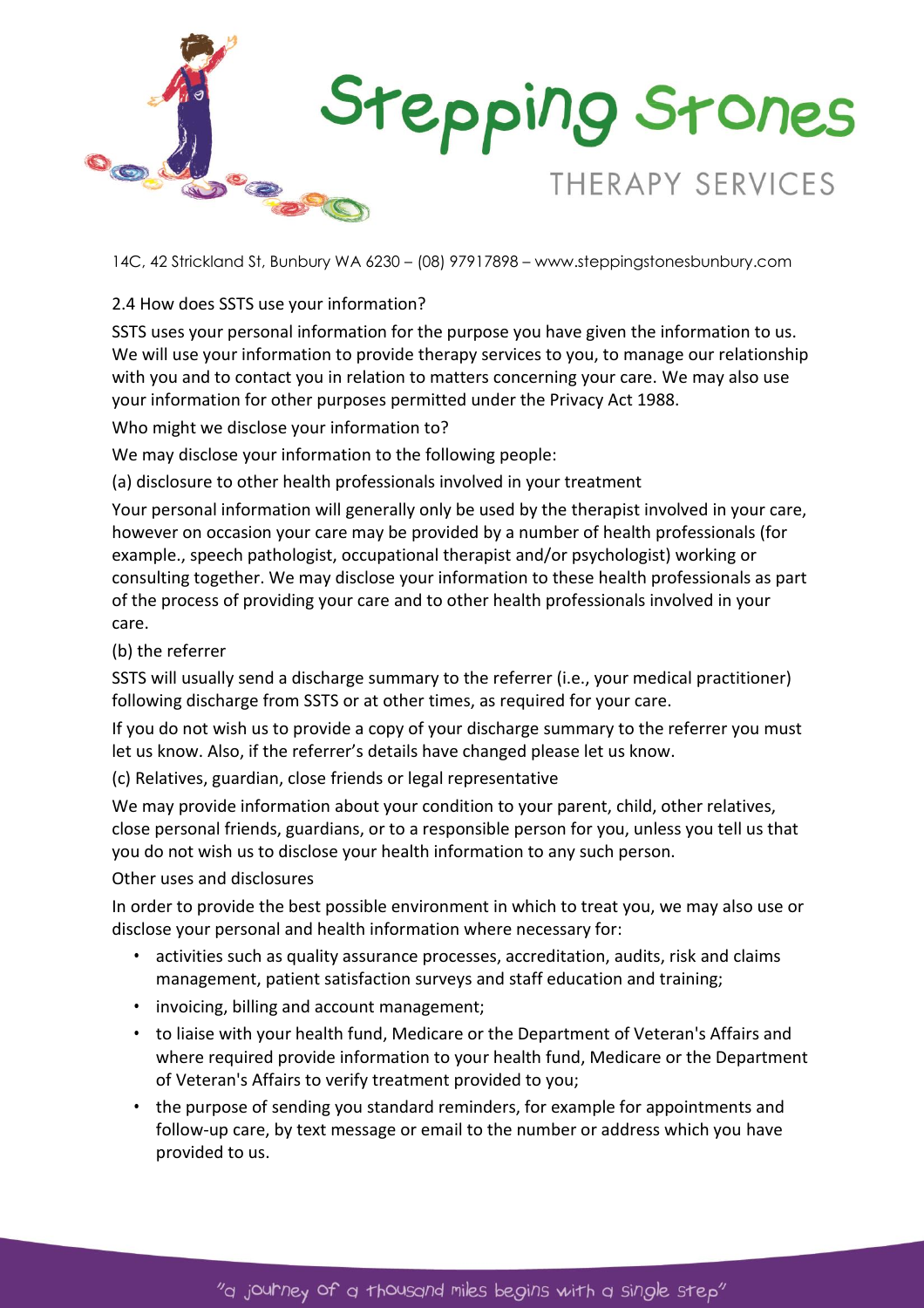

# (f) Other uses with your consent

With your consent we may also use your information for other purposes such as including you on a marketing mail list, or research. Please note, however, that unless you provide us with your express consent for this purpose, we will not use your information in this way. We will not disclose your personal information to any individual who is outside Australia.

# 2.5 Access to and correction of your health information

You have a right to access the personal and health information that we hold about you. You can also request an amendment to your personal and health information should you believe that it is inaccurate.

If we do not agree to change your medical record/personal information in accordance with your request, we will permit you to make a statement of the requested changes and we will enclose this with your record.

Should you wish to obtain access to or request changes to your health record you can ask for our Privacy Officer (see details below) who can give you more detailed information about SSTS's access and correction procedure.

Please note that SSTS may recover reasonable costs associated with supplying this information to you.

#### 2.6 Data Quality

SSTS will take reasonable steps to ensure that your personal information which we may collect, use or disclose is accurate, complete and up-to-date.

#### 2.7 Data Security

SSTS will take reasonable steps to protect your personal information from misuse, interference, loss, unauthorised access, modification or disclosure. We use technologies and processes such as access control procedures, network firewalls, encryption and physical security to protect your privacy.

SSTS will destroy or permanently de-identify any of your information which is in its possession or control and which is no longer needed for the purpose for which it was collected provided SSTS is not required under an Australian law or court/tribunal or otherwise to retain the information.

2.8 What to do if you have a complaint about privacy issues

If:

(a) you have questions or comments about this Privacy Policy;

(b) SSTS does not agree to provide you with access to your personal information; or

(c) you have or a complaint about our information handling practices,

You can lodge a complaint with or contact our Privacy Officer on the details below. We will promptly review your complaint and provide a response to you.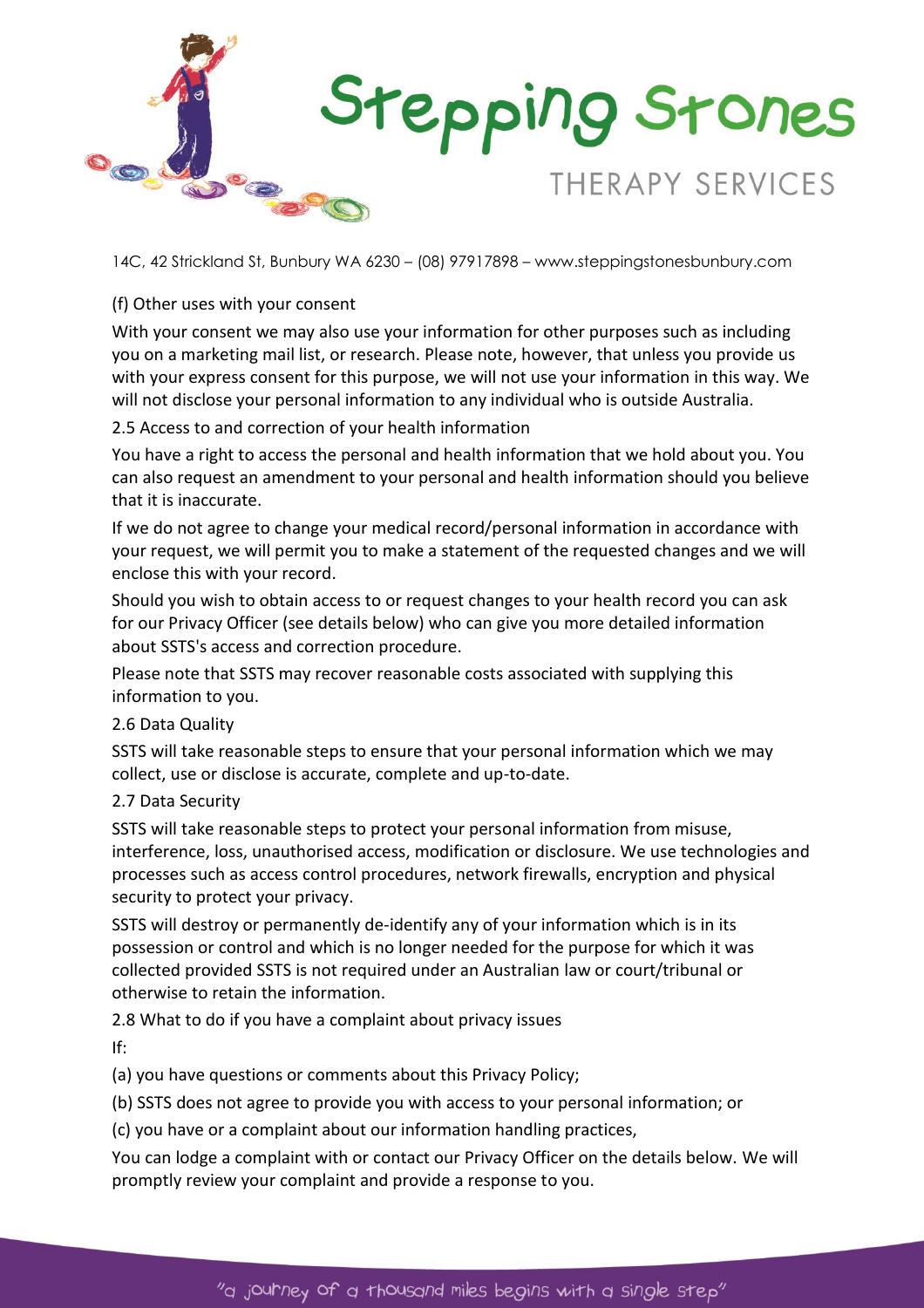

2.9 How to contact us if you have a complaint about privacy issues

By letter: Privacy Officer, Stepping Stones Therapy Services, 14C, 42 Strickland St, Bunbury WA 6230

By email: admin@steppingstonesbunbury.com

By telephone: (08) 97917898

# **PART 3 – HOW SSTS HANDLES YOUR PERSONAL INFORMATION WHEN YOU VISIT OUR WEBSITE**

This section of our Privacy Policy explains how we handle your personal information which is collected from our website: www.steppingstonesbunbury.com.

This Privacy Policy applies to your use of our website and the use of any of the facilities on our website.

## 3.1 Collection

When you use our website, we do not attempt to identify you as an individual user and we will not collect personal information about you unless you specifically provide this to us.

Sometimes, we may collect your personal information if you choose to provide this to us via an online form or by email, for example, if you:

- submit a general enquiry via our contacts page;
- register to receive eNewsletters; or
- send a written complaint or enquiry to our Privacy Officer.

When you use our website, our Internet Service Provider (ISP) may record and log for statistical purposes the following information about your visit:

- your computer address;
- your top level name (for example, .com.,gov., .org, .au etc.);
- the date and time of your visit;
- the pages and documents you access during your visit; and
- the browser you are using.

Our web-site management agent may use statistical data collected by our ISP to evaluate the effectiveness of our web-site.

# 3.2 Cookies

A "cookie" is a device that allows our server to identify and interact more effectively with your computer. Cookies do not identify individual users, but they do identify your ISP and your browser type.